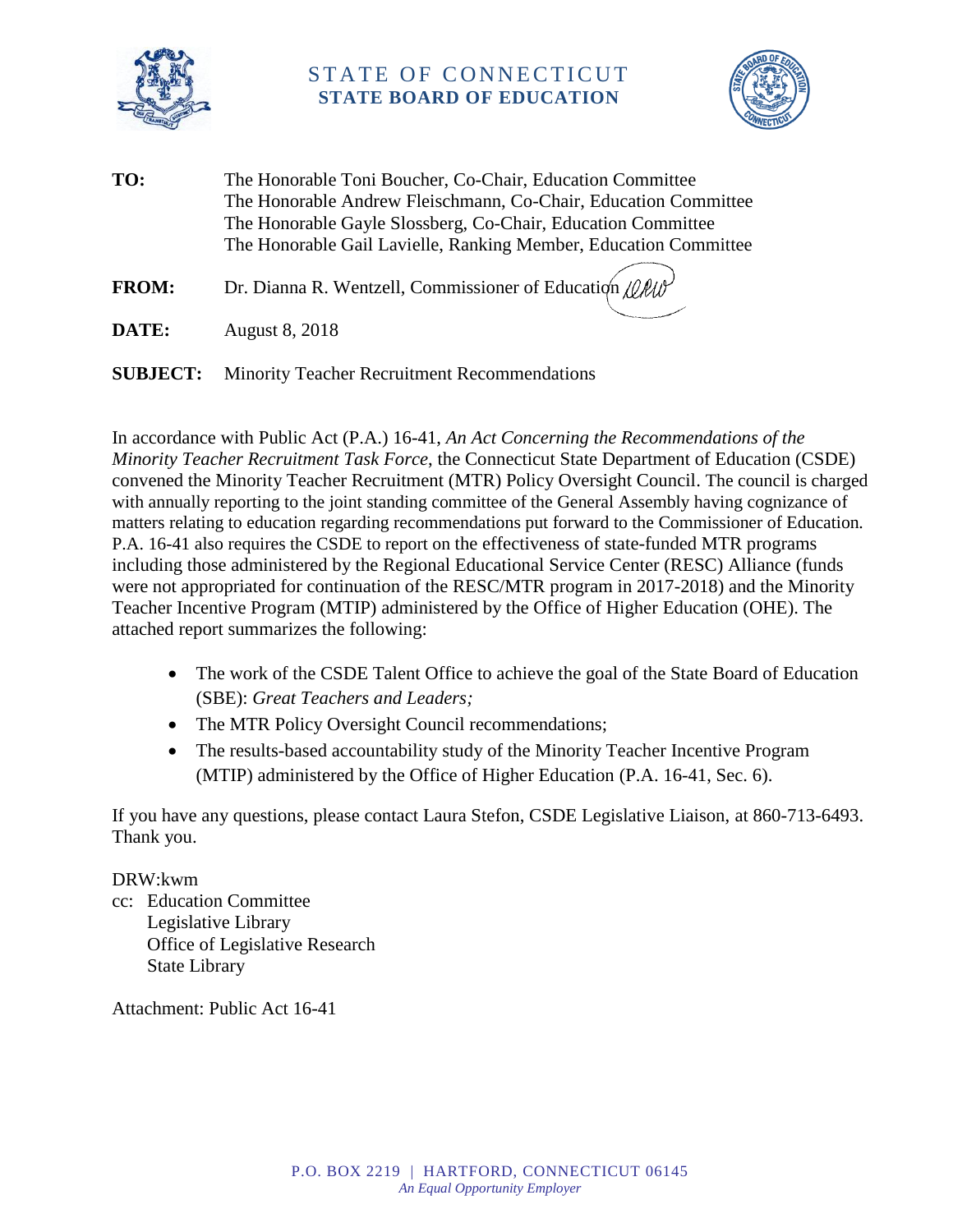## **CSDE Annual Report Pursuant to Public Act 16-41 Minority Teacher Recruitment June 30, 2018**

## **Background**

In 2016, the U.S. Department of Education released *The State of Racial Diversity in the Educator Workforce* which addresses the need to increase diversity in the nationwide educator workforce. The study reports that students of color are expected to comprise 56% of the student population by 2024, yet currently only 18% of educators are of color nationwide. Connecticut statewide data indicates that 8.5% of educators are of color while 46% are students of color. Of those students, 81% are African American/Black and Hispanic/Latino.

In 2016, the Connecticut State Board of Education (SBE) adopted a Five-Year Comprehensive Plan, *Ensuring Equity and Excellence for All Connecticut Students*. The plan outlined three broad goals: (1) High Expectations for Each and Every Student; (2) Great Schools; and (3) Great Teachers and Leaders. The CSDE Talent Office, responsible for making progress on Goal 3: Great Teachers and Leaders, developed targeted strategies intended to increase the number of educators of color employed in CT public schools from 8.3% to 10% by 2021 (1000 certified educators of color within 5 years). The CSDE Talent Office has developed internal structures and engaged several partners in an effort to reach the goal outlined in the SBE plan to attract, support, and retain *Great Teachers and Leaders* with an intentional focus on increasing the racial, ethnic, and linguistic diversity of Connecticut's educator workforce.

## **Requirements Outlined in P.A. 16-41**

- I. Establish, within the CSDE, a Minority Teacher Recruitment (MTR) Policy Oversight Council (established in 2016-2017).
- II. Conduct a survey of students participating in Regional Educational Service Centers' (RESCs) MTR Alliance Programs.
- III. Use results-based accountability measures to assess the effectiveness of the following MTR programs:
	- RESC MTR Alliance programs; and
	- Minority Teacher Incentive Program (MTIP) administered by the Office of Higher Education.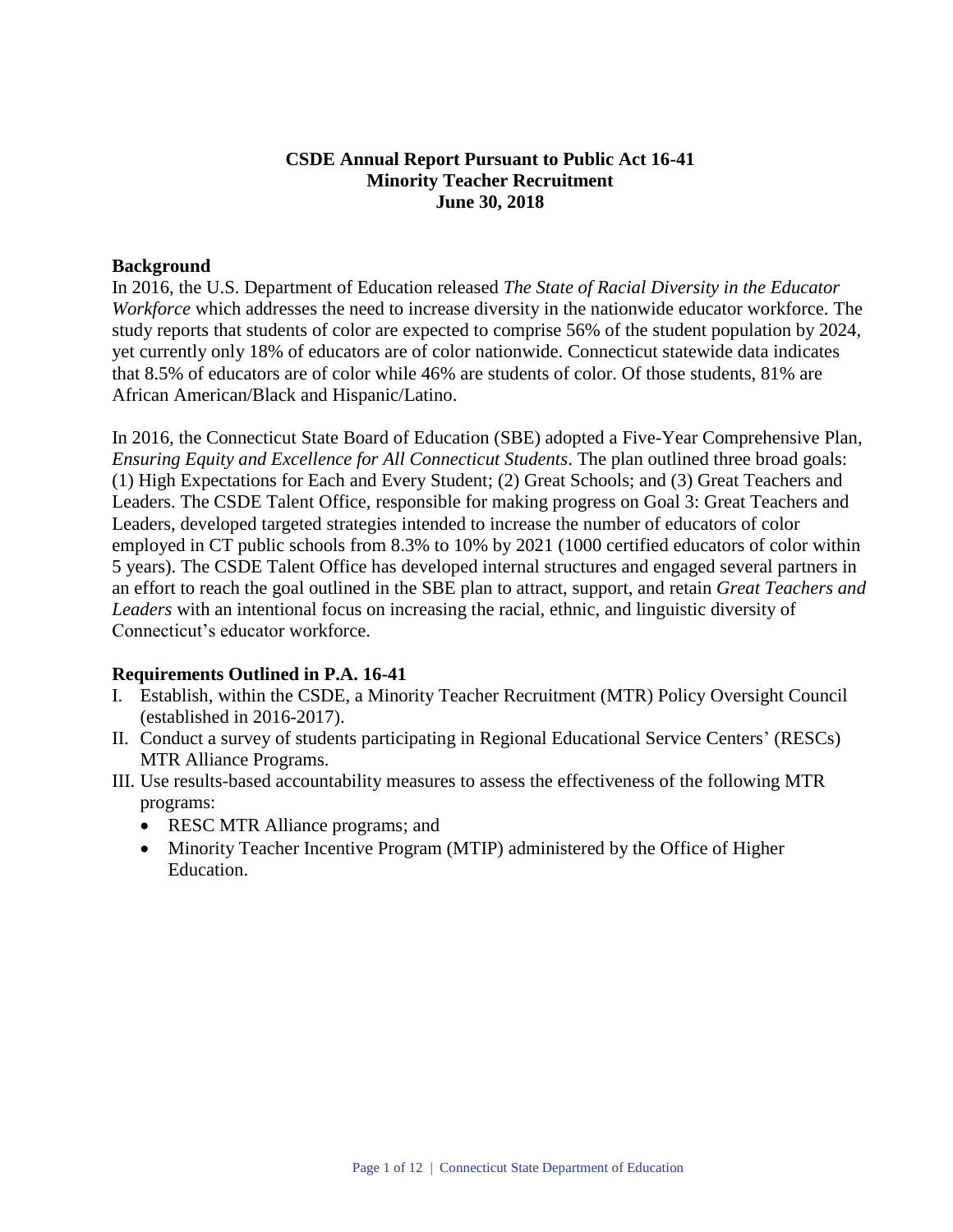## **Section I. Progress on the State Board of Education (SBE) Goal:** *Great Teachers and Leaders*

The CSDE Talent Office has identified and collaborated with a variety of partners to implement the following strategies designed to reach the SBE Goal 3:

#### **The Center for Public Research and Leadership (CPRL)**

The CSDE, in collaboration with CPRL, at Columbia University, developed a repository of research, promising practices, and models of success across the educator continuum designed to attract, support, and retain teachers of color. The repository, known as *EdKnowledge,* will be accessible through the CSDE website in fall 2018 and will be continuously expanded.

## **The Connecticut Department of Labor (DOL)**

The CSDE initiated a new partnership with the CT DOL. As part of this newly established partnership, the CSDE conducted informational sessions about pathways to certification and provided resources to career counselors in five regional job centers across the state. The DOL is partnering with the CSDE to offer resume writing workshops to certified teachers of color who are not currently employed in CT public schools. These workshops have been held at regional job centers and at CSDE sponsored networking events. The DOL is also working with the CSDE to offer assistance to veterans interested in pursuing a career in education.

## **TEACH Connecticut**

In fall 2018, the CSDE in partnership with TEACH.org, will launch TEACH Connecticut. Connecticut is first in the nation to engage with TEACH.org as a statewide initiative. This multistakeholder partnership will engage technical assistance partners, school districts, educator preparation programs, and other stakeholders to develop a comprehensive recruiting and marketing system designed to elevate the image of teaching and is intended to recruit the next generation of CT educators with a targeted focus on educators of color and educators to teach in persistent certification shortage areas.

## **Connecticut Troops to Teachers (TTT)**

In May 2018, the CSDE was awarded a \$1.1 million dollar grant from the Department of Defense to create a Troops to Teachers program. The goal of the program is to actively engage veterans in the tri-state area who are interested in pursuing a second career in education. Veterans will be encouraged and supported to seek certification in a priority shortage area for potential employment in high-poverty/high-minority school districts.

## **The Center on Great Teachers and Leaders (GTL) and the Northeast Comprehensive Center (NCC)**

The Center on Great Teachers and Leaders (GTL) and the Northeast Comprehensive Center (NCC) are federally funded technical assistance providers intended to support state education agencies in achieving identified goals. The CSDE, in collaboration with GTL and NCC, sponsored a four-part series designed to examine the potential for unconscious bias in hiring and selection practices. Representatives from several Opportunity Districts, parent groups, and professional organizations are currently participating in the series. The CSDE plans to replicate the series in 2018-19 and plans to engage representatives from local boards of education.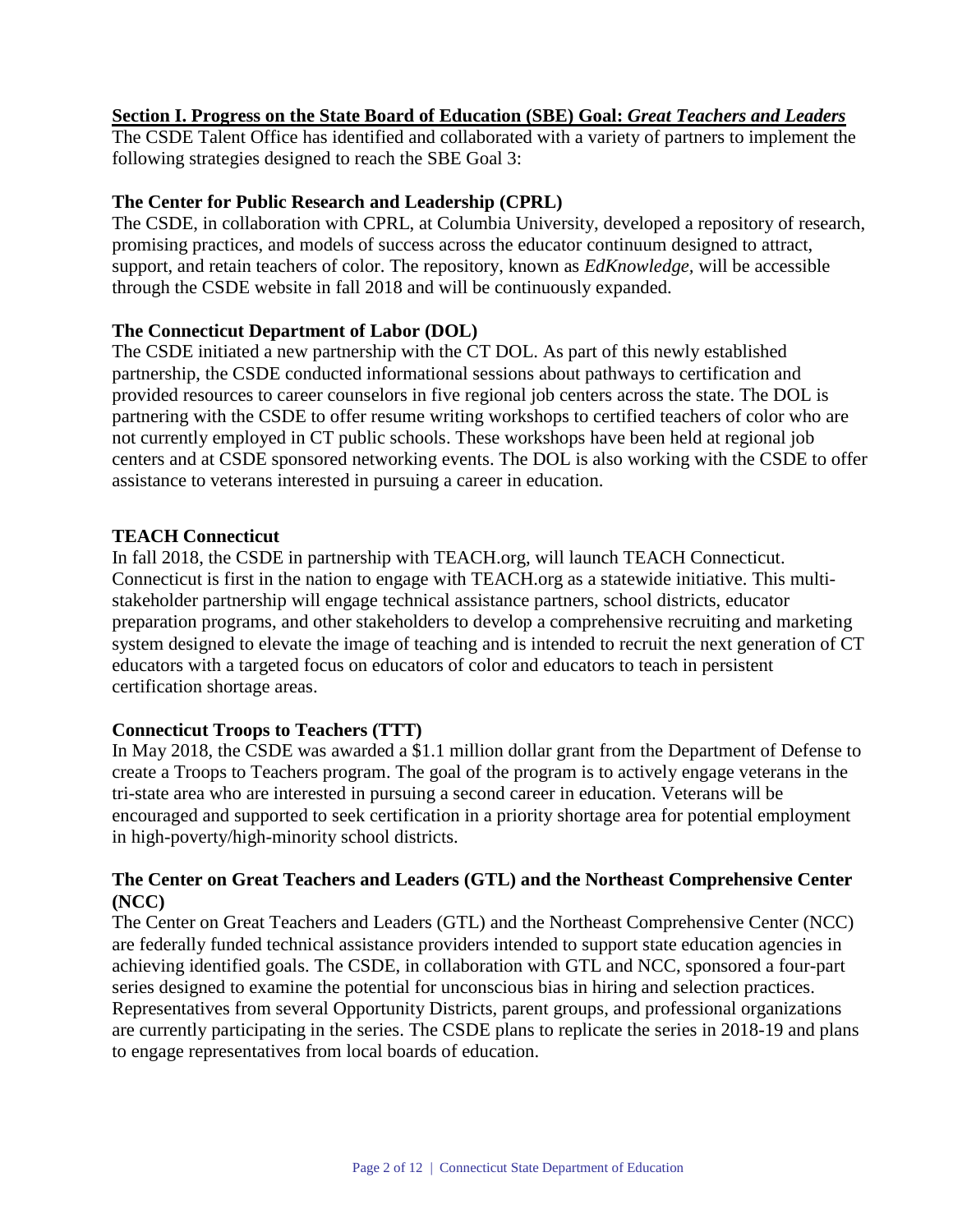**Collaboration for Effective Educator Development, Accountability, and Reform (CEEDAR)** The CSDE was awarded grant funding in 2013 by the Office of Special Education Programs (OSEP) to partner with the CEEDAR Center, CT educator preparation programs (EPPs) and local education agencies (LEAs) to define high-quality clinical experiences (i.e. field placements, practica, student teaching). In 2018, the CSDE received additional grant funding to invite representatives from select EPPs and LEAs to jointly examine field experiences with a deliberate focus on culturally relevant practices. Established partnerships include: Central CT State University and New Britain Public Schools, Southern CT State University and Hamden Public Schools, Eastern CT State University and Windham Public Schools, and Western CT State University in partnership with Danbury Public Schools. University of Bridgeport, Fairfield University, and Sacred Heart University are each partnering with Bridgeport Public Schools. Each partnership has outlined an action plan for implementation in fall 2018.

## **Collaboration with Connecticut Educator Preparation Programs**

S.A. 16-10, *An Act Establishing a Pilot Program for Minority Students in High School to Pursue a College Degree,* requires Connecticut State Universities to offer at least one tuition free, credit bearing course to minority high school juniors and seniors to promote an interest in education as a potential career. As a result, the CSDE anticipates an increase in the number of students of color enrolling in CT teacher preparation programs in the next three to five years.

## **Relay Graduate School of Education (GSE)**

In December 2016, the SBE approved Relay GSE as an alternate route to certification. As promised in their proposal to offer this new preparation program, Relay GSE has demonstrated its ability to disproportionately recruit candidates of color, largely due to their targeted recruitment of paraeducators in several Connecticut Opportunity Districts. In 2017-2018, 60% of the 91 candidates enrolled were people of color.

## **The State Student Advisory Council on Education 2018-2019**

Each year, the Connecticut Association of Schools (CAS), convenes a group of diverse high school students to identify and study three education policy issues. In 2017-18, the Chief Talent Officer and Talent Office consultants met with the advisory group on two occasions to discuss the challenge to increase the racial, ethnic, and linguistic diversity of CT's educator workforce to more closely align with the increasing diversity of CT's student population. At the request of the Chief Talent Officer, the commissioner has advised that, in 2018-19, the sole focus for the student advisory council be on developing strategies to elevate and market the profession to attract a diverse educator workforce.

## **The CSDE Educator Networking Event**

The CSDE Talent Office engages in weekly strategy meetings with an agenda that drives accountability and progress. A recent data inquiry revealed that 739 educators of color, certified in the last three years, were not employed in CT public schools as reported in the CSDE Educator Data System (EDS). The Talent Office developed a survey to learn more about their experiences in seeking employment. Over 200 educators responded with 178 indicating an interest in receiving additional information. In partnership with the Department of Labor and the CSDE Turnaround Office, 15 Alliance Districts and nearly 50 certified educators of color attended an in-person networking event on June 26, 2018. By October 1, 2018, at which time all CT districts report to the CSDE about staffing for the 2018-19 school year, initial impact of this strategy will be measured.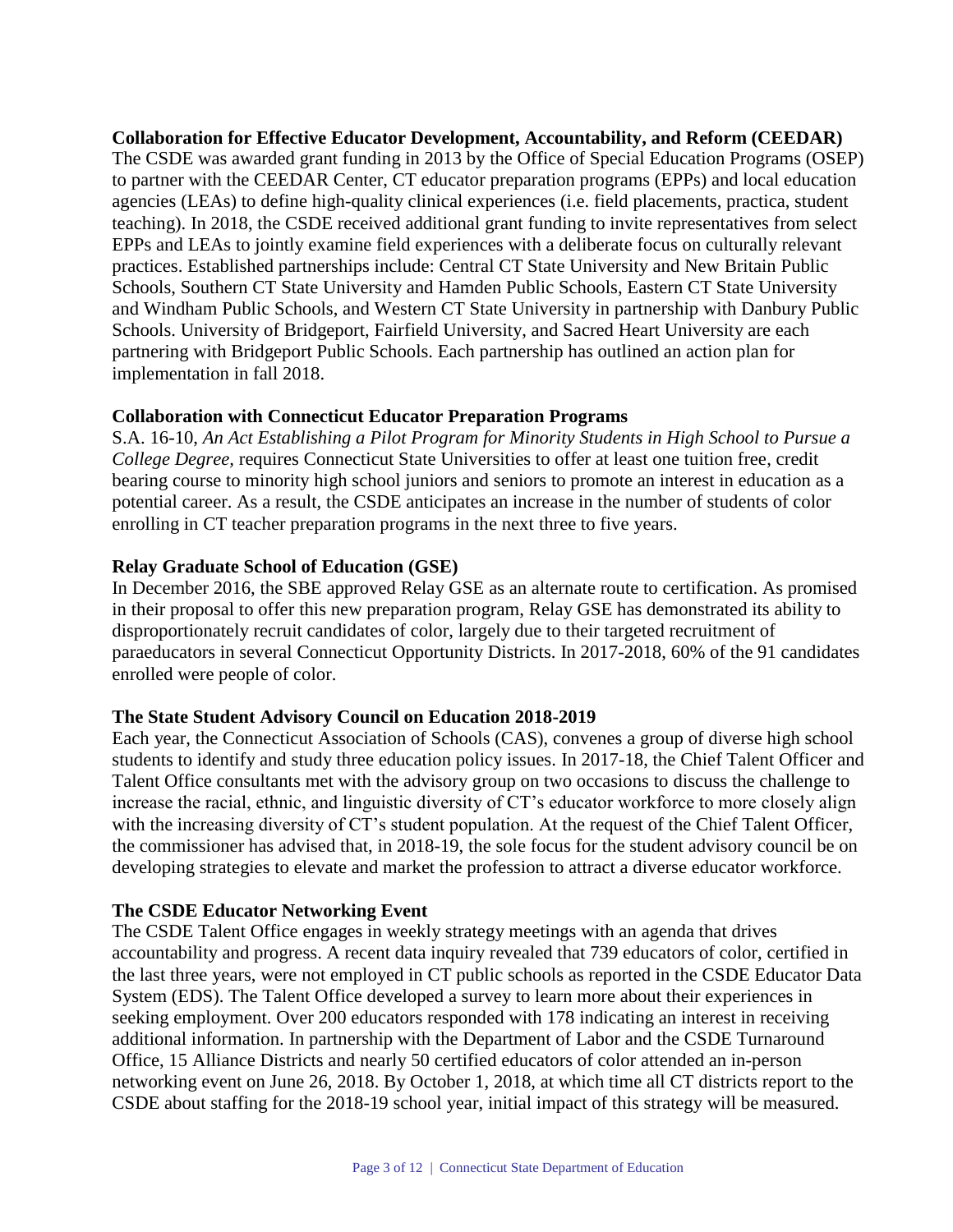## **Section II. Minority Teacher Recruitment Policy Oversight Council Recommendations**

Pursuant to Public Act 16-41, *An Act Concerning the Recommendations of the Minority Teacher Recruitment Taskforce*, the CSDE established a Minority Teacher Recruitment Policy Oversight Council in September 2016. The purpose of the council is to advise the Commissioner of Education, or designee, on ways to:

- Encourage minority middle and secondary school students to attend institutions of higher education and enter teacher preparation programs;
- Recruit minority students attending institutions of higher education to enroll in teacher programs and pursue teaching careers;
- Recruit and retain minority teachers in CT schools;
- Recruit minority teachers from other states to teach in CT schools; and
- Recruit minority professionals in other fields to enter teaching.

Per Public Act 16-41, the Commissioner of Education or her designee will serve as Chair of the Council. Ellen Cohn, Deputy Commissioner, currently serves as Chair of the council. The council's membership roster is listed in Appendix A.

## **Summary of Meetings**

**December 21, 2017:** Dr. Sarah Barzee, Chief Talent Officer, provided a brief update on the report that was submitted by Commissioner Dianna Wentzell to the Co-Chairs of the Education Committee of the CT General Assembly on June 30, 2017. This report included the recommendations submitted by the MTR Policy Oversight Council to the Commissioner on behalf of the council. It was noted that progress on two of the four recommendations, both of which addressed fiscal support, were negatively impacted by the states' current fiscal situation. However, there has been progress on the remaining two recommendations (expanding certification pathways and creating additional alternate routes to certification) as described in Section I of this report. A consultant from the CSDE Talent Office provided an update on progress toward the goal of the SBE, the CSDE, and the council to increase the racial, ethnic and linguistic diversity of CT's workforce. Council members discussed the need to provide training for principals to examine unconscious bias and other issues that impact educator attrition/retention. Dr. Barzee shared data that shows a gap between educators of color who hold certification and those who are represented in CT's educator workforce as reported in the CSDE Educator Data System (EDS). As a direct result of this finding, the CSDE partnered with the Center on Great Teachers and Leaders and the Northeast Comprehensive Center to develop a fourpart series: *Examining Unconscious Bias in the Hiring and Selection Process*. Members of the council were invited to attend each session. Sessions were held on January 11, April 27, and May 30, 2018. The final session is scheduled for September 30, 2018.

**March 19, 2018:** Dr. Terrell Hill, Assistant Superintendent for Human Resources, Windsor Public Schools, shared results from his doctoral dissertation: *Get in Where You Fit In: The Career Paths for White and Black Superintendents (February 2018).*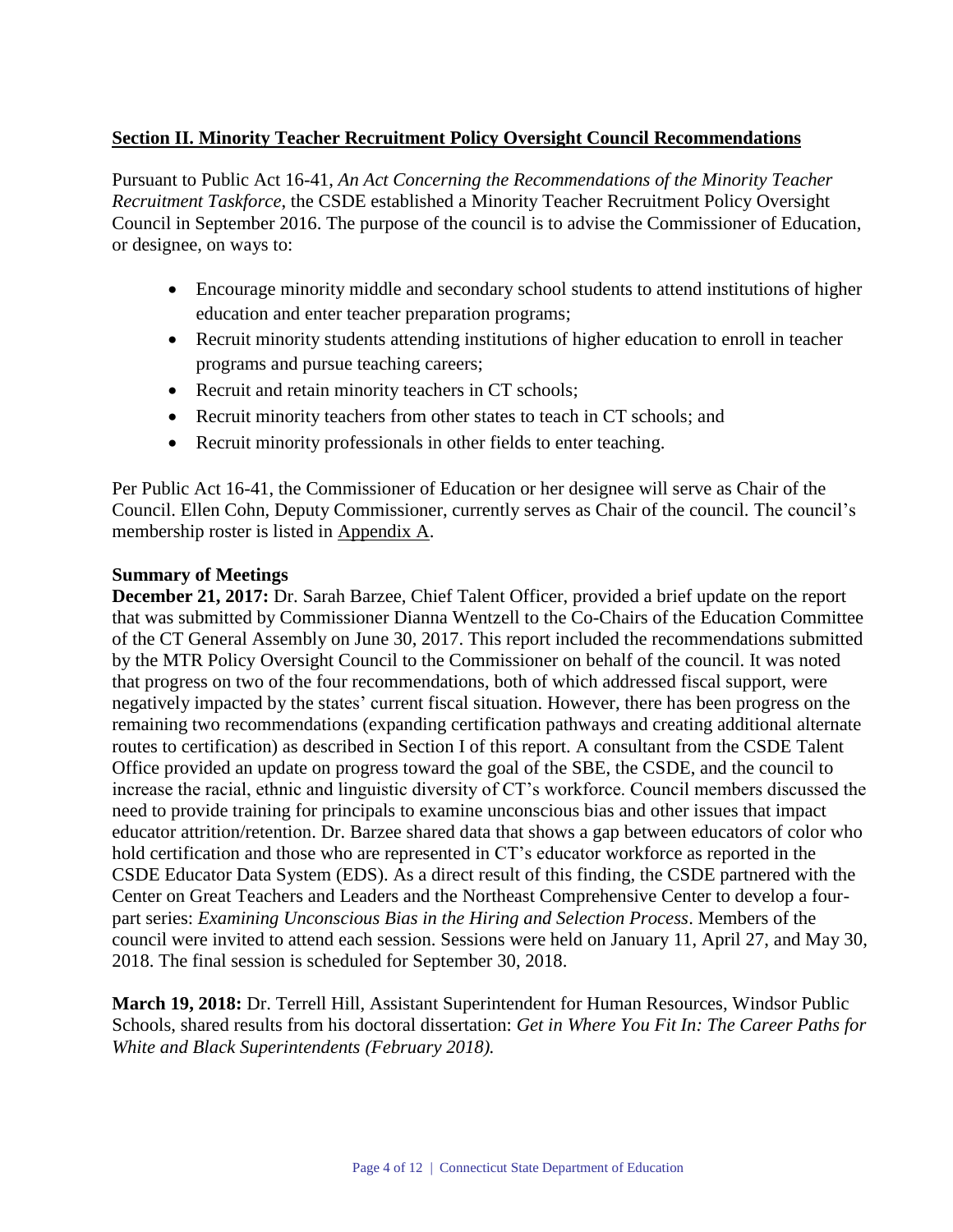Dr. Hill discussed findings from interviews conducted with 12 White and Black, male and female superintendents in Massachusetts and Connecticut. His data revealed several themes, all of which point to the power of networks and systems from which White people continue to benefit. Dr. Hill concluded that White people are most likely to be in the position to hire superintendents due to prominent positions held on school boards and search firms and, therefore, typically hire White candidates for superintendent positions. Dr. Hill emphasized the importance of his study for local school boards and search firms that profess a desire to increase the diversity of those serving in senior leadership roles. He believes this study, and similar studies, should be used to inform policy changes to ensure that educators of color, who aspire to be superintendents, have real opportunities to pursue and obtain those positions.

Members of the council engaged in a discussion about Dr. Hill's findings with some members sharing their personal experiences and perspectives. Dr. Barzee offered to facilitate an introduction of Dr. Hill to the Executive Director of the Connecticut Association of Boards of Education (CABE). As a result, a meeting was held with Dr. Hill and CABE leadership on June 8, 2018 to discuss opportunities for collaboration.

**May 16, 2018:** Dr. Barzee summarized key points from P.A. 18-34: *An Act Concerning Minority Teacher Recruitment and Retention.* Action items include:

- Collecting demographic data of applicants for positions requiring educator certification in the CSDE's annual hiring survey and submitting an annual report to the joint standing committee of the General Assembly;
- Issuing a cross endorsement in a certification subject area to a person who holds an initial, provisional, or professional educator certificate and achieves a satisfactory evaluation on the appropriate SBE approved subject area assessment;
- Accepting the satisfactory evaluation on a competency examination or subject area assessment required for educator certification in another state provided the SBE determines that the requirements for achieving a satisfactory evaluation are at least equivalent to the requirements prescribed by the SBE;
- Entering into a Memorandum of Understanding with test vendors to allow the retake of a licensure examination, with the cost assumed by the vendor, on which the applicant achieved a score within close range of CT's established cut score, but did not achieve a passing score; and
- Providing, within available appropriations, educational materials to assist applicants in obtaining an initial educator certificate using the score report on the licensure exam on which the applicant was unable to achieve a satisfactory evaluation.

Dr. Barzee gave a brief overview of the June 30, 2017 report to the General Assembly, including the council's recommendations and progress made to date. Members participated in an activity to generate recommendations for inclusion in the July 2018 report. Dr. Barzee started the activity by providing an update on strategies currently in progress in hopes that recommendations would include the continuation of those strategies that appear to be yielding positive results. Members brainstormed and then were asked to prioritize four recommendations from the larger list generated from the group activity. Dr. Barzee emphasized the importance of sustained efforts vs. an entirely new set of recommendations and strategies. (See full list of recommendations on next page).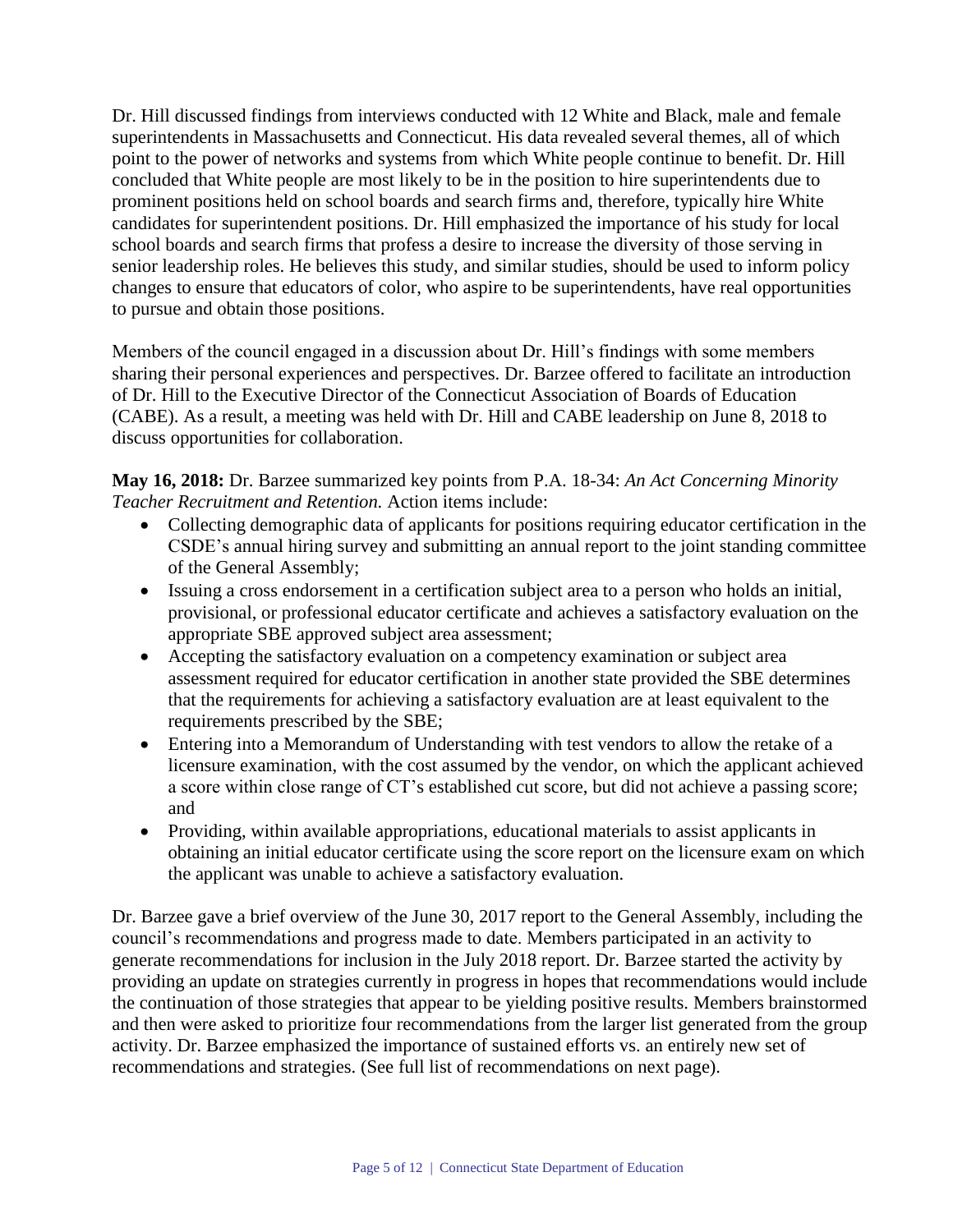## **Minority Teacher Recruitment Policy Oversight Council Recommendations**

- 1. Coordinate the work of existing and new partners to facilitate a statewide, comprehensive approach to diversifying the educator workforce.
	- a. Explore partnerships with the Connecticut Education Association (CEA) and the American Federation of Teachers-CT (AFT-CT) for recruitment fairs and hiring survey development.
	- b. Continue to collaborate with the Department of Labor to train career counselors about pathways to teacher certification.
	- c. Continue to collaborate with the Department of Defense, through the recently awarded Troops to Teachers grant, to recruit and support veterans through educator preparation into employment.
	- d. Collaborate with Connecticut Association of Boards of Education (CABE) to develop a toolkit to increase the racial, ethnic, and linguistic diversity when hiring and selecting district leaders (superintendents, other administrators).
	- e. Explore philanthropic funding opportunities with a specific focus on mentoring programs for young men of color and Holmes Scholars.
	- f. Continue to collaborate with technical assistance centers to offer unconscious bias training quarterly (tier 1-Opportunity Districts, tier 2-Alliance Districts, tier 3- Other Districts).
	- g. Work with EPPs to develop a minority teacher recruitment "course" as part of an administrator preparation program.
- 2. Create new and innovative pathways to certification.
	- a. Create new pathways to certification and increase capacity of organizations who offer such pathways.
	- b. Expand cross-endorsement programs in certification shortage areas (partially achieved in P.A. 18-34).
	- c. Explore the potential of Historically Black College and University (HBCU) satellite schools.
- 3. Create a statewide, robust, communications and marketing campaign to elevate the teaching profession in CT (TEACHConnecticut.org will launch in fall 2018).
	- a. Survey certified educators of color not currently employed in a CT school district (Note: Done in spring 2018 with plans to replicate). Follow up with workshops and networking events with hiring school districts.
	- b. Create a "community of teachers" housing option on or near institutions of higher education to attract candidates to a preparation program and support candidates throughout the program.
- 4. Increase accountability and oversight for local boards of education to address the racial and ethnic diversity of the local workforce.
	- a. Develop a minority teacher recruitment training for local and regional Board of Education members.
	- b. Encourage local and regional Boards of Education to develop a policy statement describing their commitment to diversifying their educator workforce.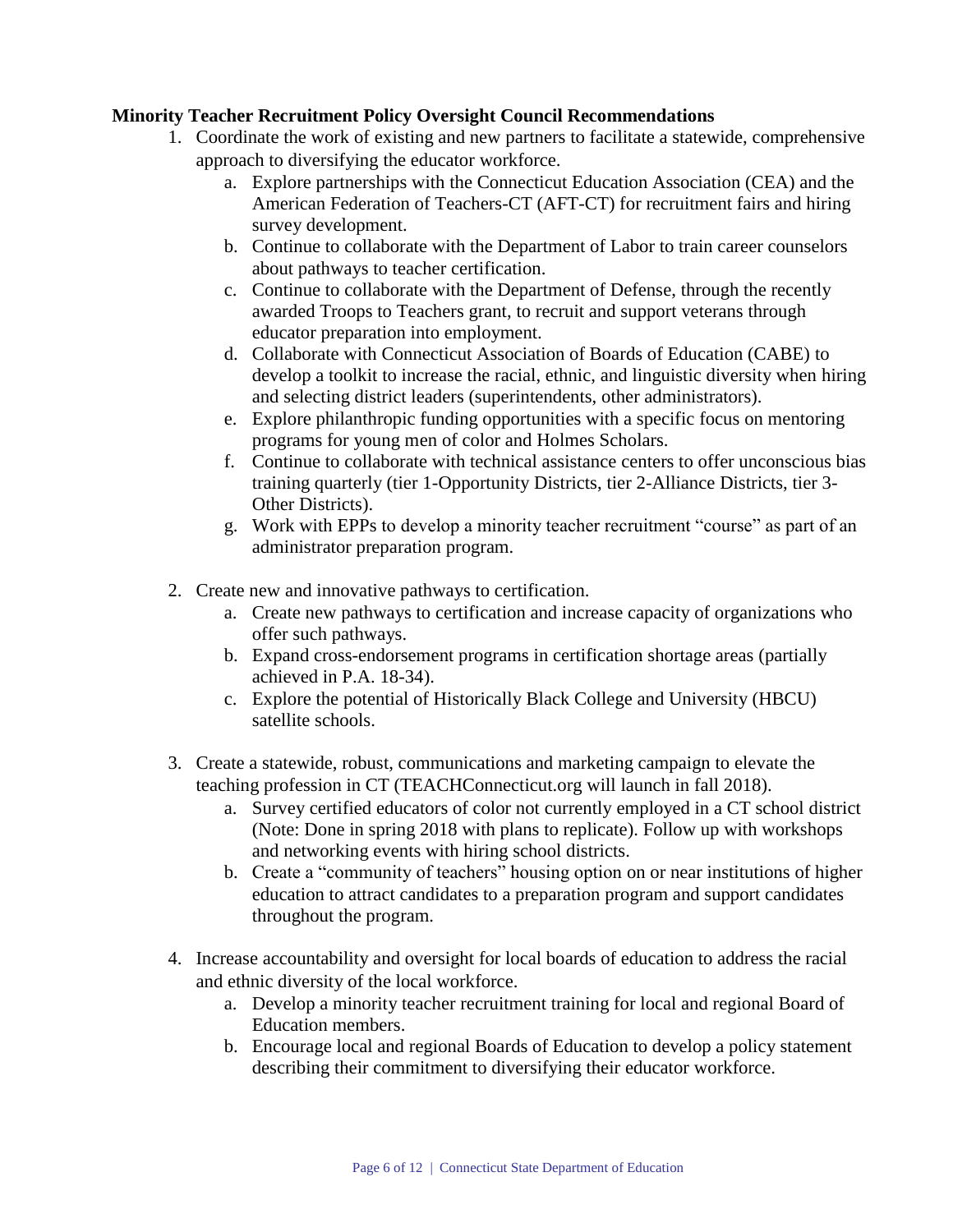- c. Require a Minority Educator Recruitment and Retention Plan to be developed by local and regional Boards of Education to include: percent students of color, percent educators of color, hiring protocols, and strategies to diminish the gap, as appropriate (required by P.A. 18-34).
- d. Require LEAs to submit an annual report describing efforts to diversify their educator workforce and outcomes achieved. Publish the reports publicly.

The council reached consensus on the following four priority recommendations:

## **Prioritized Recommendations**

- 1. Collaborate with Connecticut Association of Boards of Education (CABE) to develop a toolkit to increase the racial, ethnic, and linguistic diversity when hiring and selecting district leaders (superintendents, other administrators).
- 2. Survey certified educators of color not currently employed in a CT school district. Follow up with workshops and networking events with hiring school districts (Note: The CSDE initiated this strategy in spring 2018 with plans to replicate in 2018-19).
- 3. Require a Minority Educator Recruitment and Retention Plan to be developed by local and regional Boards of Education to include: percent students of color, percent educators of color, hiring protocols, and strategies to diminish the gap, as appropriate (required by P.A. 18-34).
- 4. Require LEAs to submit an annual report describing efforts to diversify their educator workforce and outcomes realized. Publish the reports publicly (Note: P.A. 18-34 does not require submission of an annual report to the CSDE but the CSDE will require the report to be posted on the LEA website).

P.A. 18-34 requires LEAs to develop a written plan for minority educator recruitment. However, the MTR Policy Oversight Council recommended that these written plans be available to the public.

In addition to the new recommendations outlined above, the CSDE, in collaboration with various partners and stakeholders, will continue to implement numerous additional strategies recommended last year and implemented during 2017-2018. This includes a targeted focus on expanding pathways to certification and increasing the capacity of organizations who offer such pathways.

## **Conclusion**

The CSDE has implemented several strategies in order to have a significant and lasting impact on increasing the racial, ethnic, and linguistic diversity of the educator workforce. The CSDE has already developed a plan for implementation of recommendations one and two and will work to develop guidance to assist LEAs to develop and implement written plans for minority educator recruitment pursuant to P.A. 18-34. The council will reconvene in October 2018.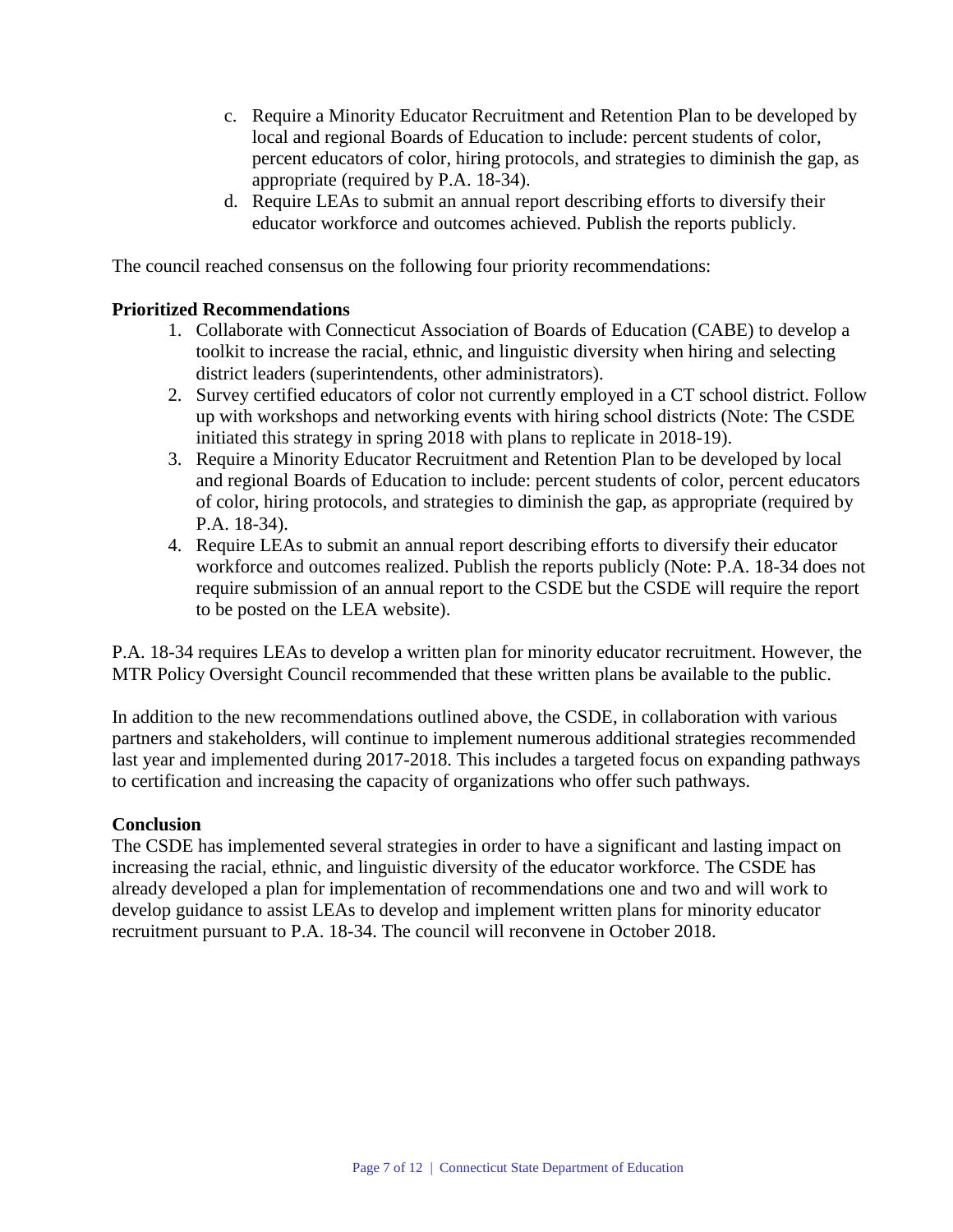## **Section III. Results-based Accountability Studies of the Minority Teacher Incentive Program (MTIP)**

Pursuant to 10a-168a of the Connecticut General Statutes, the Office of Higher Education (OHE) shall provide grants to minority students through the Minority Teacher Incentive Program (MTIP). The program will provide grants to minority students 1) in teacher education programs for their junior and/or senior year, at any four-year institution of higher education; 2) completing the requirements of a teacher education program as a graduate student, provided the student received a grant for one year at the undergraduate level; or 3) enrolled in the Alternate Route to Certification program administered by the OHE. The grant provides up to \$5,000 a year for the final two years of full-time study to minority undergraduates enrolled in a CT educator preparation program (EPP). The program also provides eligible students with up to \$2,500 in yearly stipends for up to four years of teaching in a CT public elementary or secondary school. The OHE must ensure that at least 10% of the grant recipients are minority students who transfer from a CT regional community/technical college.

To qualify, a candidate must:

- be a full-time college junior or senior of African American, Hispanic/Latino, Asian American or Native American heritage;
- be nominated by the Dean of the School of Education (or appropriate official) at the participating college; and
- begin teaching in a CT public school within 16 months of graduation to receive the annual stipend.

From 2012-2017, 306 grants have been awarded to minority students to complete an educator preparation program. Stipends for working teachers have been awarded to 207 eligible recipients. The 10% community college threshold has been met. Through 2014-15, the OHE was able to fund all eligible candidates. However, in 2015-16, there were more eligible candidates than there was money appropriated, therefore, only 14 of the 46 eligible candidates were able to receive funding. Available funding directly impacts the amount of support that can be provided to minority teacher candidates and working minority teachers. As funding decreases so will the available grants and stipends for potential awardees, creating a barrier for successful completion of an EPP and minimizing the potential for more educators of color in CT classrooms.

## **Recommendations**

- 1. Elevate and promote teaching as a viable career to minority students at the middle and high school levels.
- 2. Continue and expand funding, along with adequate OHE staffing and IT capabilities to sustain and grow the program.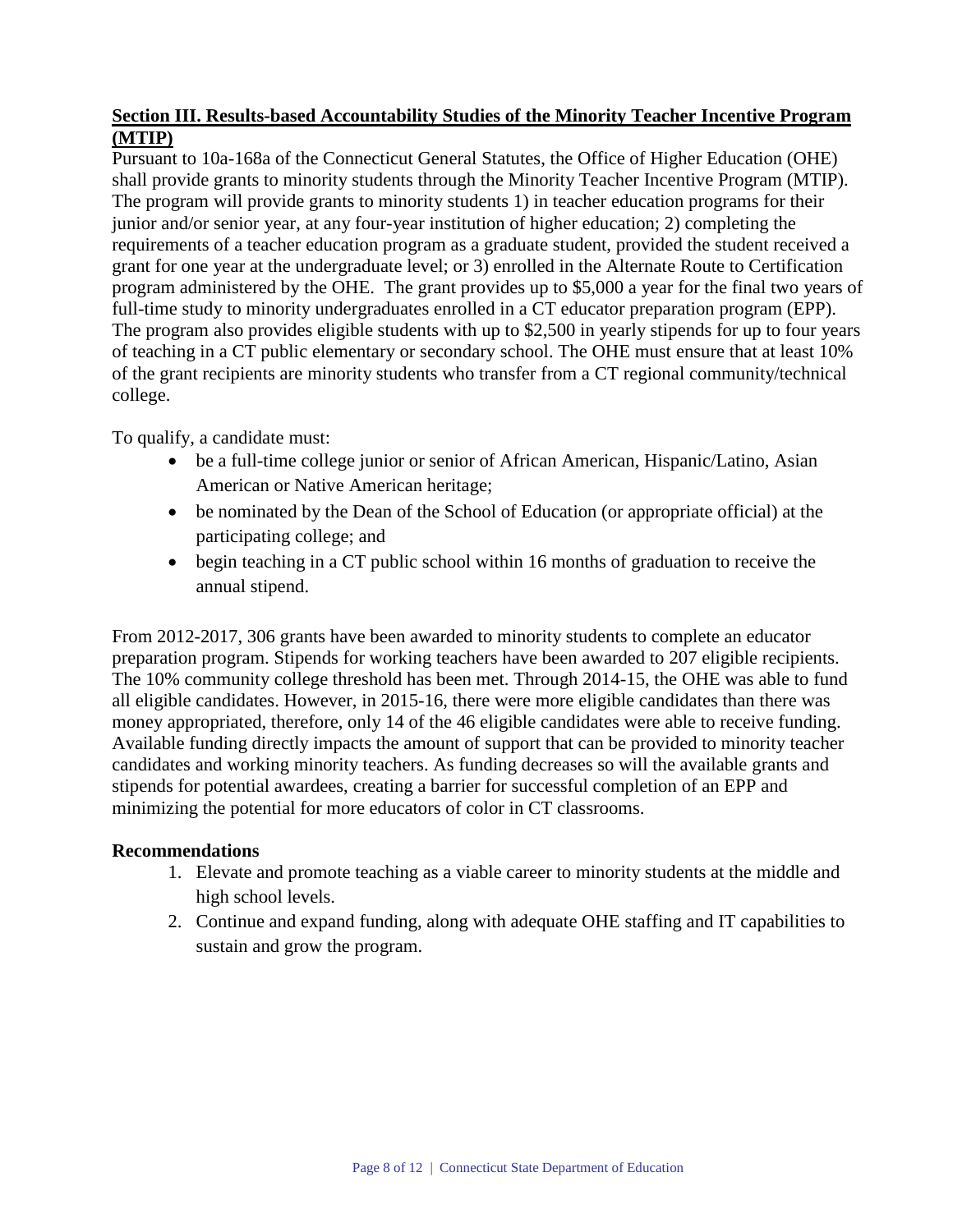## **Conclusion**

Currently, the statewide gap between educators of color and students of color is nearly 38%. As the diversity of CT's student population increases (46% statewide in 2017) the need for a diverse educator work force is critical. The MTIP supports the CSDE's efforts to increase the racial, ethnic, and linguistic diversity of the educator workforce. State funding for MTIP has stayed fairly constant over the last several years with the exception of 2016-17, when the appropriation was cut 24.5% from the previous year. Unfortunately, decreases in funding will only continue to deplete the grants and stipends available to minority students and teachers which may pose a barrier to successful completion of an EPP. Expanded financial support is necessary to recruit, support, and retain diverse educators who more closely reflect the population of CT's students.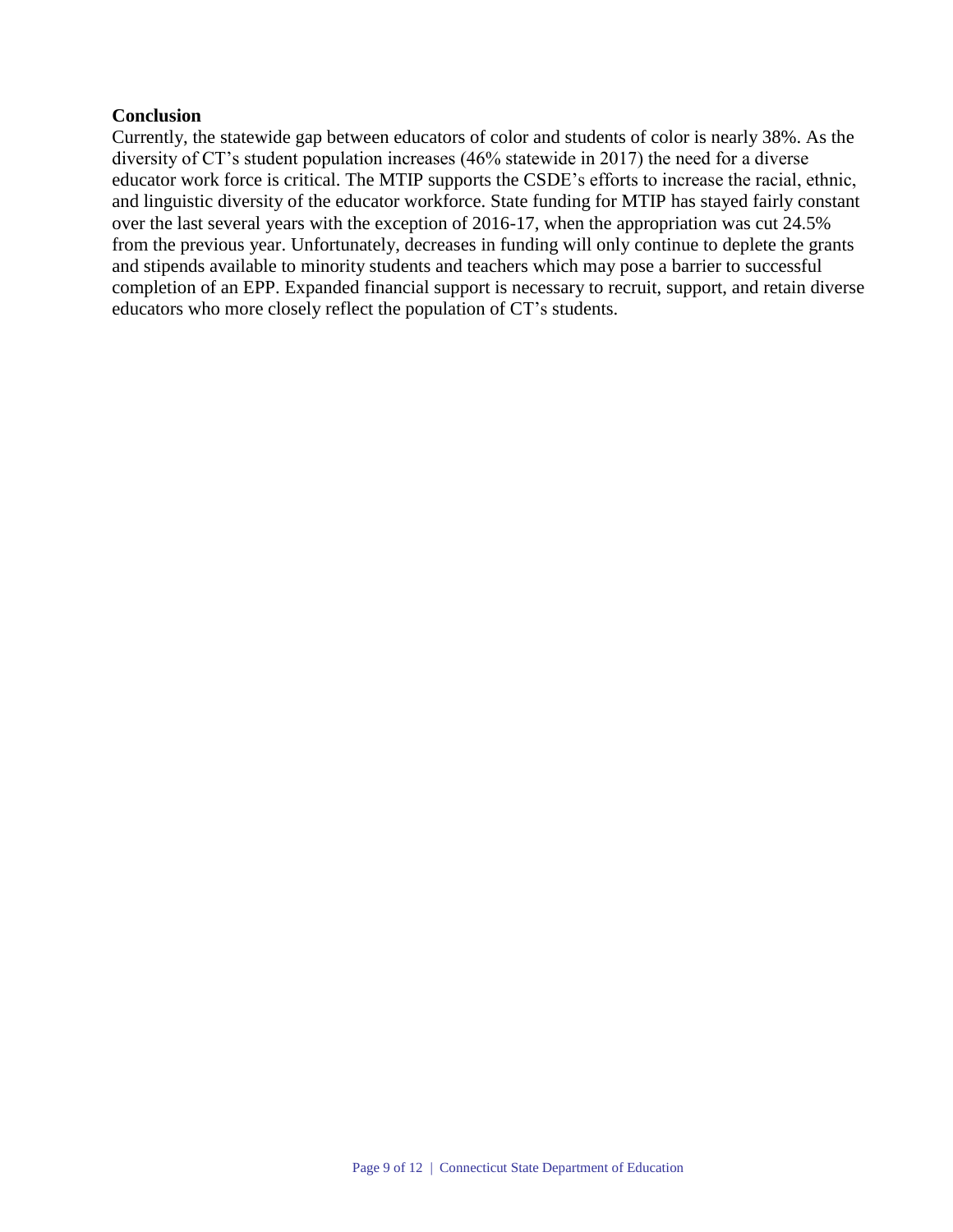## **2017-18 Minority Teacher Recruitment Policy Oversight Council Council Membership**

| <b>Member Name</b>     | Role/Organization                                                        |  |  |  |
|------------------------|--------------------------------------------------------------------------|--|--|--|
| Dr. Arlene Arias, LCSW | Clinical Social Worker, MTR Task Force Member                            |  |  |  |
| Dr. Sarah Barzee       | <b>Chief Talent Officer, CSDE</b>                                        |  |  |  |
| Ms. Ellen Cohn         | Deputy Commissioner, CSDE                                                |  |  |  |
| <b>Committee Chair</b> |                                                                          |  |  |  |
| Ms. Mia Dimbo          | CEA Representative, Teacher, Bridgeport Public Schools                   |  |  |  |
| Mr. Sal Escobales      | AFT Representative, Teacher, Consolidated School District of New Britain |  |  |  |
| Dr. Samuel Galloway    | Human Resources, Bristol Public Schools                                  |  |  |  |
| Dr. Jane Gates         | Provost and Senior Vice President, Academic and Student Affairs,         |  |  |  |
|                        | <b>Connecticut State Colleges and Universities</b>                       |  |  |  |
| Ms. Subira Gordon      | Executive Director, Commission on Equity and Opportunity                 |  |  |  |
| Dr. Terrell Hill       | Assistant Superintendent for Human Resources, Windsor Public Schools     |  |  |  |
| Mr. Steven Hernandez   | Executive Director, Commission on Women, Children and Seniors            |  |  |  |
| Dr. Sheila Kearney     | <b>State NAACP Education Chairperson</b>                                 |  |  |  |
| Dr. Gladis Kersaint    | Dean, Neag School of Education, University of Connecticut                |  |  |  |
| Dr. Madeline Negron    | Connecticut Association of Latino Administrators and Superintendents     |  |  |  |
| Mr. Desi Nesmith       | <b>Chief Turnaround Officer, CSDE</b>                                    |  |  |  |
| Dr. Elsa Nunez         | President, Eastern Connecticut State University                          |  |  |  |
| Mr. Kevin Walton       | <b>RESC MTR Alliance</b>                                                 |  |  |  |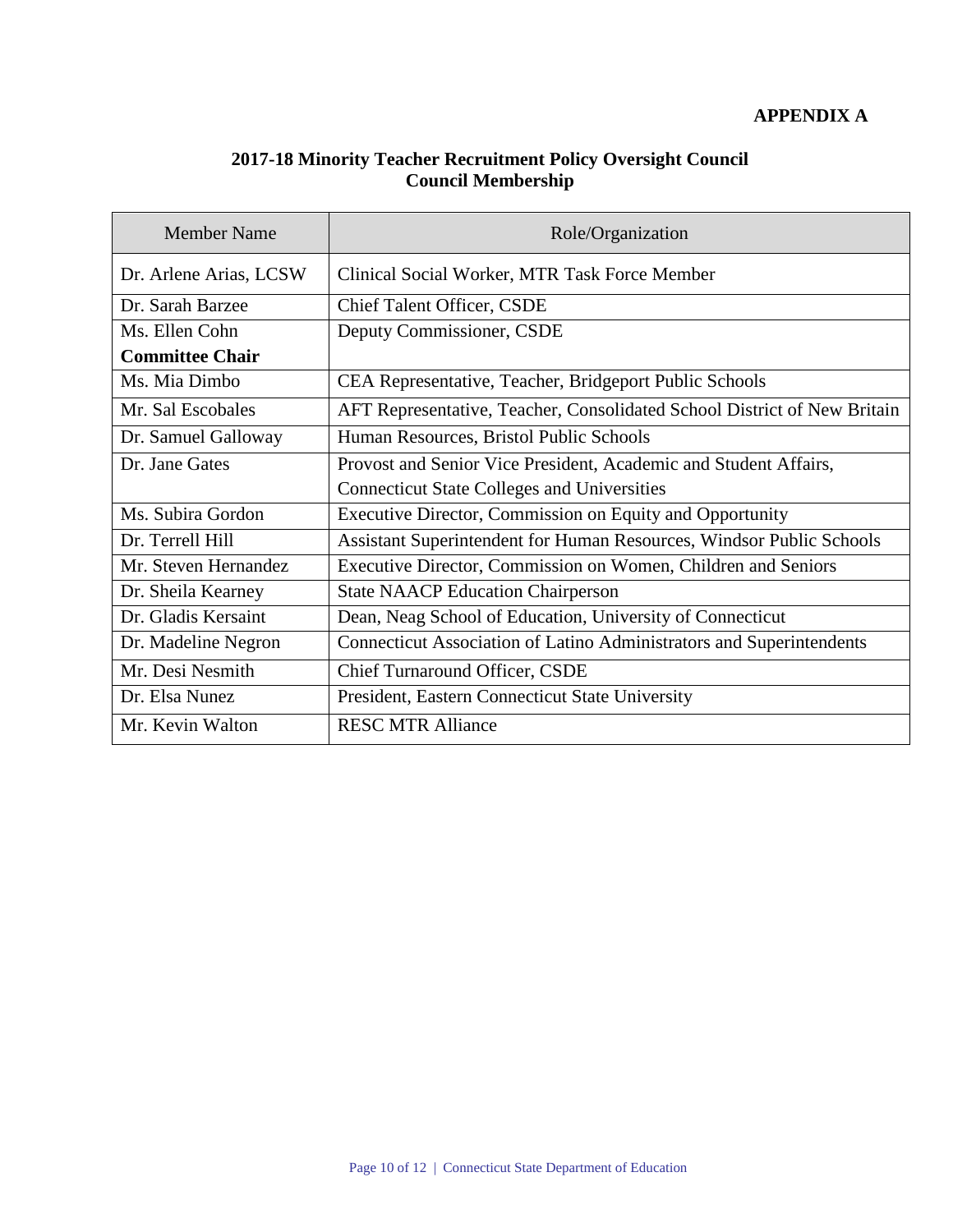*Program Purpose:* The overarching goal of MTIP is to incentivize minority undergraduate students to pursue and successfully complete an educator preparation program (EPP) at a Connecticut institution of higher education and retain employment in a Connecticut public school system with continued financial support for up to four years.

*Contributes to Quality of Life Result:* Fostering a diverse educator workforce is critical for preparing all students for success in the 21<sup>st</sup> century. MTIP provides up to \$5,000 per year for the final two years of full-time study to minority candidates enrolled in a Connecticut EPP. The program also provides eligible candidates with up to \$2,500 in yearly stipends for up to four years of teaching in a Connecticut public school system.

Pursuant to section 10a-168a of the general statutes, the Office of Higher Education (OHE) is charged with the following:

 $\overline{\phantom{0}}$ 

Within available appropriations, the program shall provide grants to minority students 1) in EPPs for their junior or senior year, or both such years, at any four-year institution of higher education; 2) completing the requirements of such a EPP as a graduate student, provided such student received a grant pursuant to this section for one year at the undergraduate level; or 3) enrolled in the alternate route to certification program administered through the OHE.

- No student shall receive a grant under the program for more than two years. Maximum grants shall not exceed five thousand dollars per year.
- The office shall ensure that at least ten percent of the grant recipients are minority students who transfer from a Connecticut regional communitytechnical college.

A minority student who received grants and who teaches in a Connecticut public school upon graduation, shall be eligible for reimbursement of federal or state educational loans up to a maximum of \$2,500 per year for up to four years of teaching service.

• The combined dollar value of grants and loan reimbursements shall not exceed \$20,000 per student.

## **Performance Measure 1: Funding Allocations**

| Project<br>Year                                                                      | <b>State Grant</b><br>Funding<br>Dispersed* | <b>State Stipend</b><br>Funding<br>Dispersed** | <b>Total Funding</b><br>Dispersed |  |  |
|--------------------------------------------------------------------------------------|---------------------------------------------|------------------------------------------------|-----------------------------------|--|--|
| 2012-13                                                                              | \$85,592                                    | \$361,474                                      | \$447,066                         |  |  |
| 2013-14                                                                              | \$290,340                                   | \$111,439                                      | \$401,779                         |  |  |
| 2014-15                                                                              | \$320,000                                   | \$102,068                                      | \$422,068                         |  |  |
| 2015-16                                                                              | \$252,500                                   | \$110,044                                      | \$362,544                         |  |  |
| 2016-17                                                                              | \$216,991                                   | \$111,000                                      | \$327,991                         |  |  |
| <b>Total</b>                                                                         | \$1,165,423                                 | \$796,025                                      | \$1,961,448                       |  |  |
| Funding                                                                              |                                             |                                                |                                   |  |  |
| $\ast$ Decentral and the contraction of the contraction of the contraction of $\ast$ |                                             |                                                |                                   |  |  |

\* Provided to pre-service teacher education students \*\*Provided to in-service teachers with loan debt

| <b>Total Funding</b> | \$2,152,161             |  |
|----------------------|-------------------------|--|
| 2016-17              | \$337,369               |  |
| 2015-16              | \$447,806               |  |
| 2014-15              | \$447,806               |  |
| 2013-14              | \$447,806               |  |
| 2012-13              | \$471,374               |  |
| Project Year         | Total<br>Appropriations |  |

#### **Partners:**

Eleven public and private institutions of higher education (IHEs) with EPPs.

#### **Story Behind the Baseline:**

State funding has stayed fairly constant over the years with the exception of the 2016-17 when the appropriation was cut by 24.5% from the 2015-16 level. IHEs do not consistently submit nomination forms each year. This may be a result of IHEs not having any minority candidates in their teaching programs in certain years.

#### **Performance Measure 2: Grant Disbursement**

| Project<br>Year | # of<br><b>Students</b><br>Receiving<br>Grant<br>Awards | $#$ of<br><b>IHEs</b> | $#$ of<br><b>Teachers</b><br>Receiving<br>Stipends | $#$ of<br><b>IHEs</b> |
|-----------------|---------------------------------------------------------|-----------------------|----------------------------------------------------|-----------------------|
| 2012-13         | 78                                                      |                       | 35                                                 |                       |
| 2013-14         | 61                                                      |                       | 44                                                 | 9                     |
| 2014-15         | 69                                                      |                       | 41                                                 |                       |
| 2015-16         | 55                                                      | 9                     | 45                                                 |                       |
| 2016-17         | 43                                                      | 8                     | 42                                                 |                       |

## **Story Behind the Baseline:**

All recipients are minority students. The 10% Community College threshold has been met over the years. However, this is not something OHE has any control over. Through 2014-15 OHE was able to fund all eligible individuals. In 2015-16 OHE received more nomination forms than there was money appropriated. Therefore, OHE could not award all eligible students. OHE was only able to award 14 of the 46 eligible nominees.

OHE depends on IHEs to communicate the program to eligible students. OHE also includes the program in the annual *Paying for College* pamphlet it produces each year.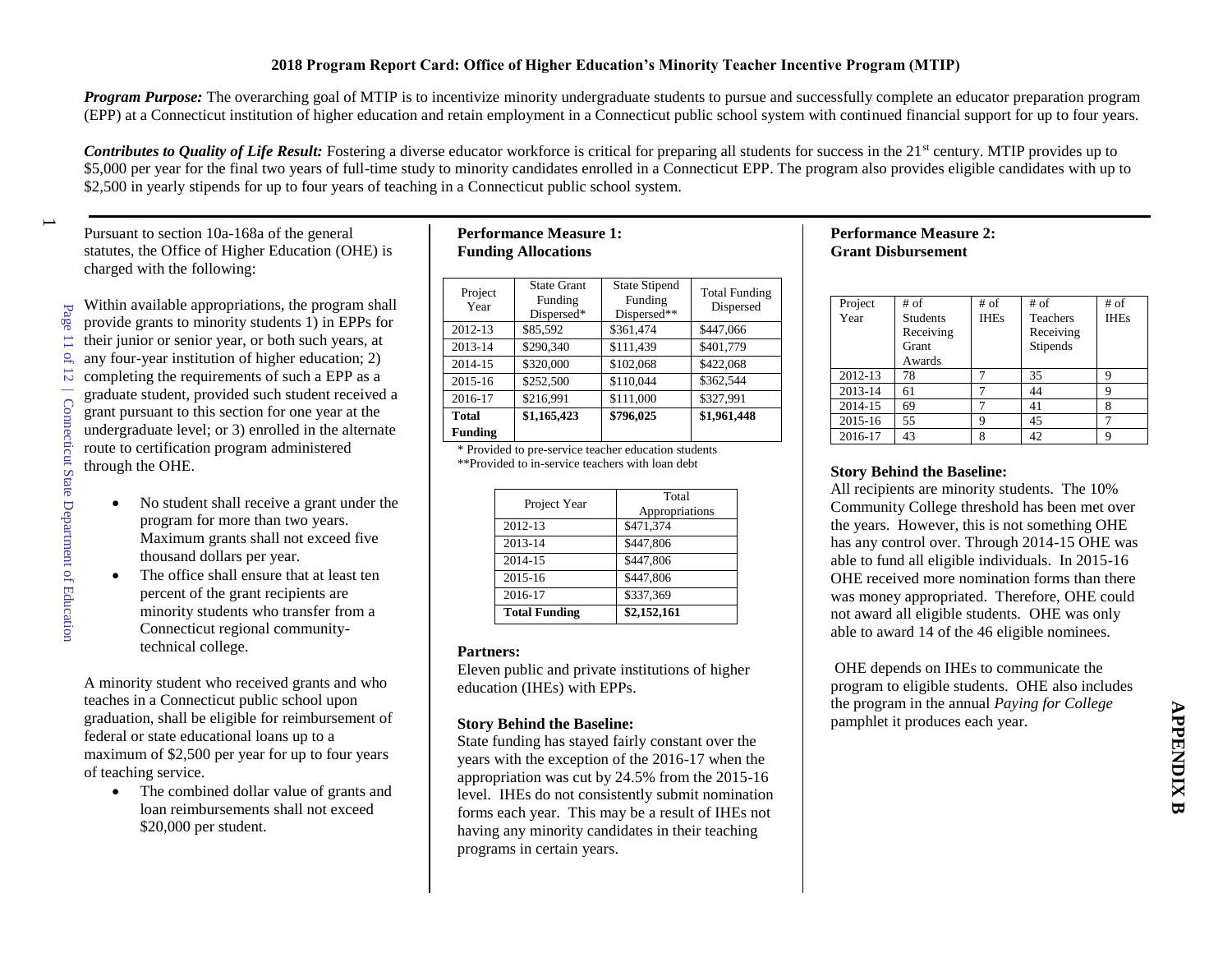#### **2018 Program Report Card: Office of Higher Education's Minority Teacher Incentive Program (MTIP)**

*Program Purpose:* The overarching goal of MTIP is to incentivize minority undergraduate students to pursue and successfully complete an educator preparation program (EPP) at a Connecticut institution of higher education and retain employment in a Connecticut public school system with continued financial support for up to four years.

*Contributes to Quality of Life Result:* Fostering a diverse educator workforce is critical for preparing all students for success in the 21<sup>st</sup> century. MTIP provides up to \$5,000 per year for the final two years of full-time study to minority candidates enrolled in a Connecticut EPP. The program also provides eligible candidates with up to \$2,500 in yearly stipends for up to four years of teaching in a Connecticut public school system.

# **Is Anyone Better Off?**  It can be assumed that the individuals who become teachers are better off due to the fact that the program paid for up to \$20,000 of their cost to become a teacher. One can also assume that the students of these teachers are better off because these teachers bring diversity to the classroom. **Proposed Actions to Turn the Curve:** High schools could play a greater role in promoting teaching as a career to minority students. OHE does not propose to take any actions. The program works given the limited funding, current staffing levels and IT capabilities.

 $\overline{\phantom{0}}$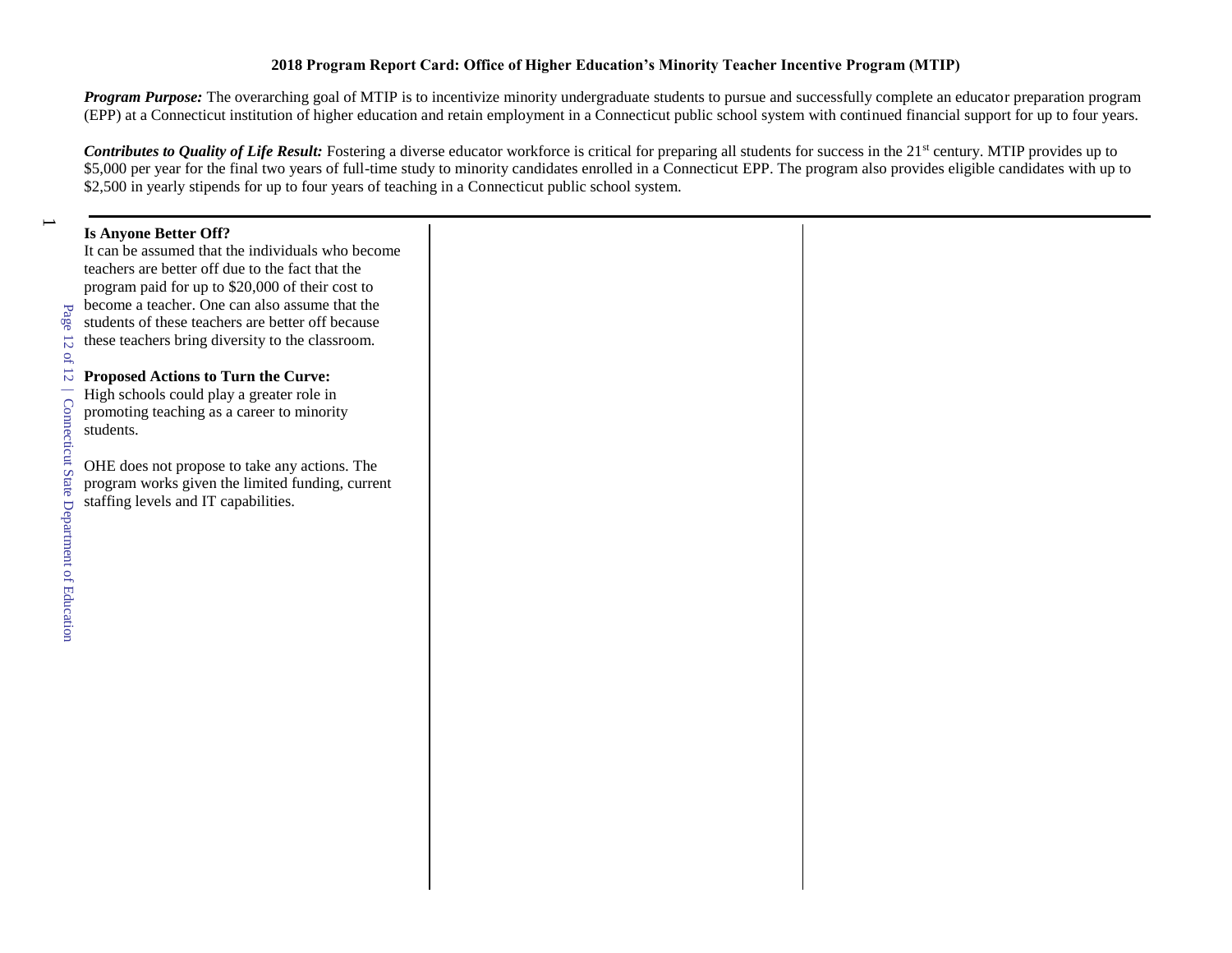## **ATTACHMENT A**



*Senate Bill No. 379*

## *Public Act No. 16-41*

## *AN ACT CONCERNING THE RECOMMENDATIONS OF THE MINORITY TEACHER RECRUITMENT TASK FORCE.*

Be it enacted by the Senate and House of Representatives in General Assembly convened:

Section 1. Section 5 of public act 15-108 is repealed and the following is substituted in lieu thereof (*Effective from passage*):

(a) There is established a task force to study and develop strategies to increase and improve the recruitment, preparation and retention of minority teachers, as defined in section 10-155*l* of the general statutes, in public schools in the state. Such study shall include, but need not be limited to, (1) an analysis of the causes of minority teacher shortages in the state, (2) an examination of current statewide and school district demographics, and (3) a review of best practices.

(b) The task force shall consist of the following members:

(1) One appointed by the speaker of the House of Representatives;

(2) One appointed by the president pro tempore of the Senate;

(3) One appointed by the majority leader of the House of Representatives, who shall be a member of

the Black and Puerto Rican Caucus of the General Assembly;

(4) One appointed by the majority leader of the Senate;

(5) One appointed by the minority leader of the House of Representatives;

(6) One appointed by the minority leader of the Senate;

(7) The Commissioner of Education, or the commissioner's designee;

(8) The president of the Board of Regents for Higher Education, or the president's designee;

(9) The executive director of the Latino and Puerto Rican Affairs Commission, or the executive director's designee;

(10) The executive director of the African-American Affairs Commission, or the executive director's designee; [and]

(11) The executive director of the Commission on Children, or the executive director's designee; and (12) The executive director of the Asian Pacific American Affairs Commission, or the executive director's designee.

(c) Any member of the task force appointed under subdivision  $(1)$ ,  $(2)$ ,  $(3)$ ,  $(4)$ ,  $(5)$  or  $(6)$  of subsection (b) of this section may be a member of the General Assembly.

(d) All appointments to the task force shall be made not later than thirty days after the effective date of this section. Any vacancy shall be filled by the appointing authority.

(e) The speaker of the House of Representatives and the president pro tempore of the Senate shall select the chairpersons of the task force from among the members of the task force. Such chairpersons shall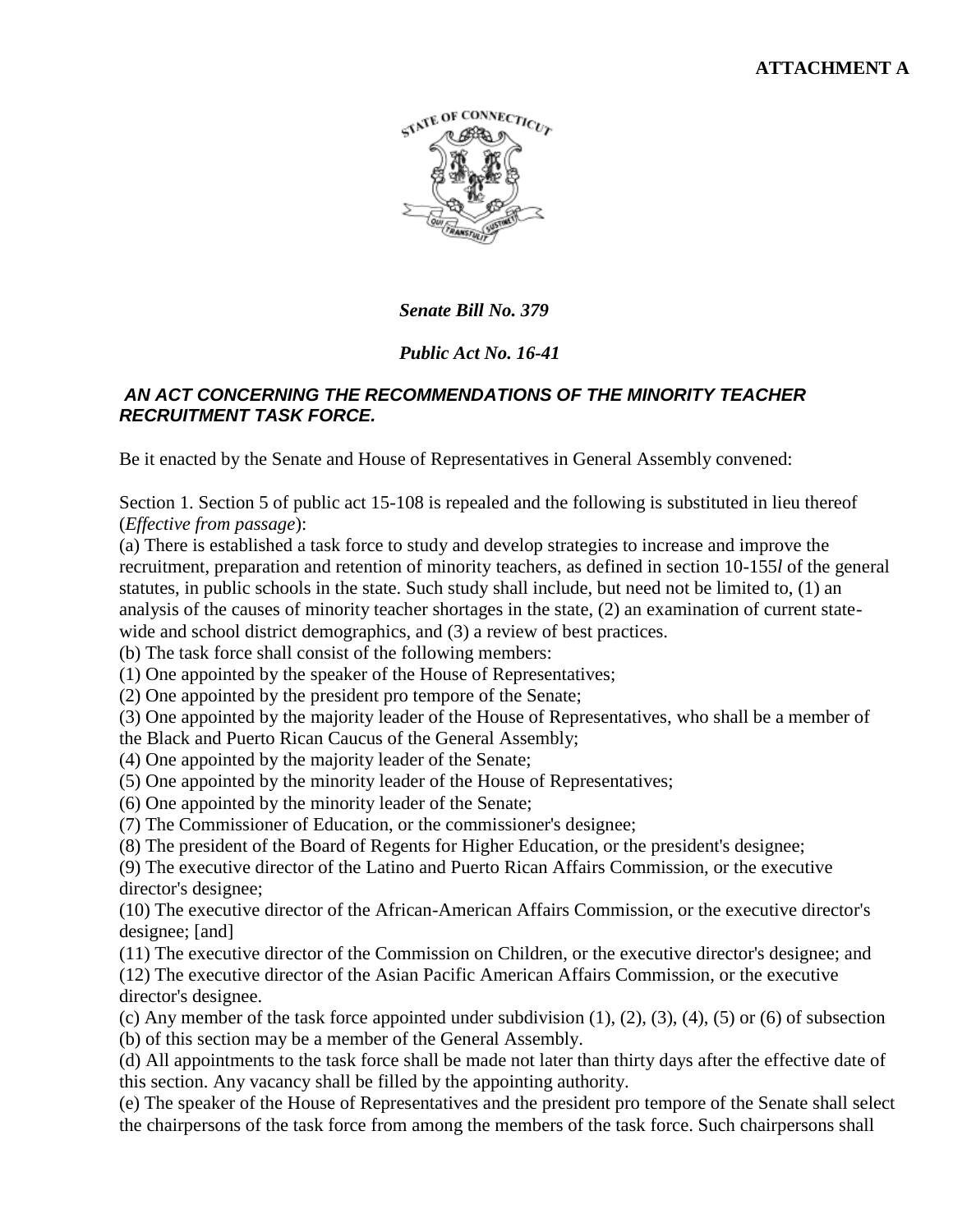schedule the first meeting of the task force, which shall be held not later than sixty days after the effective date of this section.

(f) The administrative staff of the joint standing committee of the General Assembly having cognizance of matters relating to education shall serve as administrative staff of the task force.

(g) Not later than **[**February 1, 2016**]** June 30, 2017, the task force shall submit a report on its findings and recommendations to the joint standing committee of the General Assembly having cognizance of matters relating to education, in accordance with the provisions of section 11-4a of the general statutes. **[**The task force shall terminate on the date that it submits such report or February 1, 2016, whichever is later.**]** 

(h) The task force shall terminate on January 1, 2026.

Sec. 2. (NEW) (*Effective July 1, 2016*) There is established a Minority Teacher Recruitment Policy Oversight Council within the Department of Education. The council shall consist of (1) the Commissioner of Education, or the commissioner's designee, (2) two representatives from the minority teacher recruitment task force, established pursuant to section 5 of public act 15-108, as amended by this act, (3) one representative from each of the exclusive bargaining units for certified employees, chosen pursuant to section 10-153b of the general statutes, (4) the president of the Board of Regents for Higher Education, or the president's designee, and (5) a representative from an alternate route to certification program, appointed by the Commissioner of Education. The council shall hold quarterly meetings and advise, at least quarterly, the Commissioner of Education, or the commissioner's designee, on ways to (A) encourage minority middle and secondary school students to attend institutions of higher education and enter teacher preparation programs, (B) recruit minority students attending institutions of higher education to enroll in teacher preparation programs and pursue teaching careers, (C) recruit and retain minority teachers in Connecticut schools, (D) recruit minority teachers from other states to teach in Connecticut schools, and (E) recruit minority professionals in other fields to enter teaching. The council shall report, annually, in accordance with the provisions of section 11-4a of the general statutes, on the recommendations given to the commissioner, or the commissioner's designee, pursuant to the provisions of this section, to the joint standing committee of the General Assembly having cognizance of matters relating to education. For purposes of this section, "minority" means individuals whose race is defined as other than white, or whose ethnicity is defined as Hispanic or Latino by the federal Office of Management and Budget for use by the Bureau of Census of the United States Department of Commerce.

Sec. 3. (NEW) (*Effective July 1, 2016*) Not later than January 1, 2017, and annually thereafter, the Department of Education shall conduct a survey of students participating in minority teacher recruitment programs offered by regional educational service centers or at a public institution of higher education in the state. Such survey shall include questions relating to the components and effectiveness of the minority teacher recruitment program. The department shall report, annually, in accordance with the provisions of section 11-4a of the general statutes, on the results and findings of the survey to the joint standing committee of the General Assembly having cognizance of matters relating to education.

Sec. 4. Subsections (a) and (b) of section 10-145f of the 2016 supplement to the general statutes are repealed and the following is substituted in lieu thereof (*Effective July 1, 2016***): (a) [**No**]** Each person **[**shall be**]** formally admitted to a State Board of Education approved teacher preparation program **[**until such person has achieved satisfactory scores on**]** shall take the state reading, writing and mathematics competency examination, prescribed by and administered under the direction of the State Board of Education. **[**, or has qualified for a waiver of such test based on criteria established by the State Board of Education] Each person's results shall be used as a diagnostic tool, in accordance with the guidelines adopted by the State Board of Education pursuant to section 5 of this act, for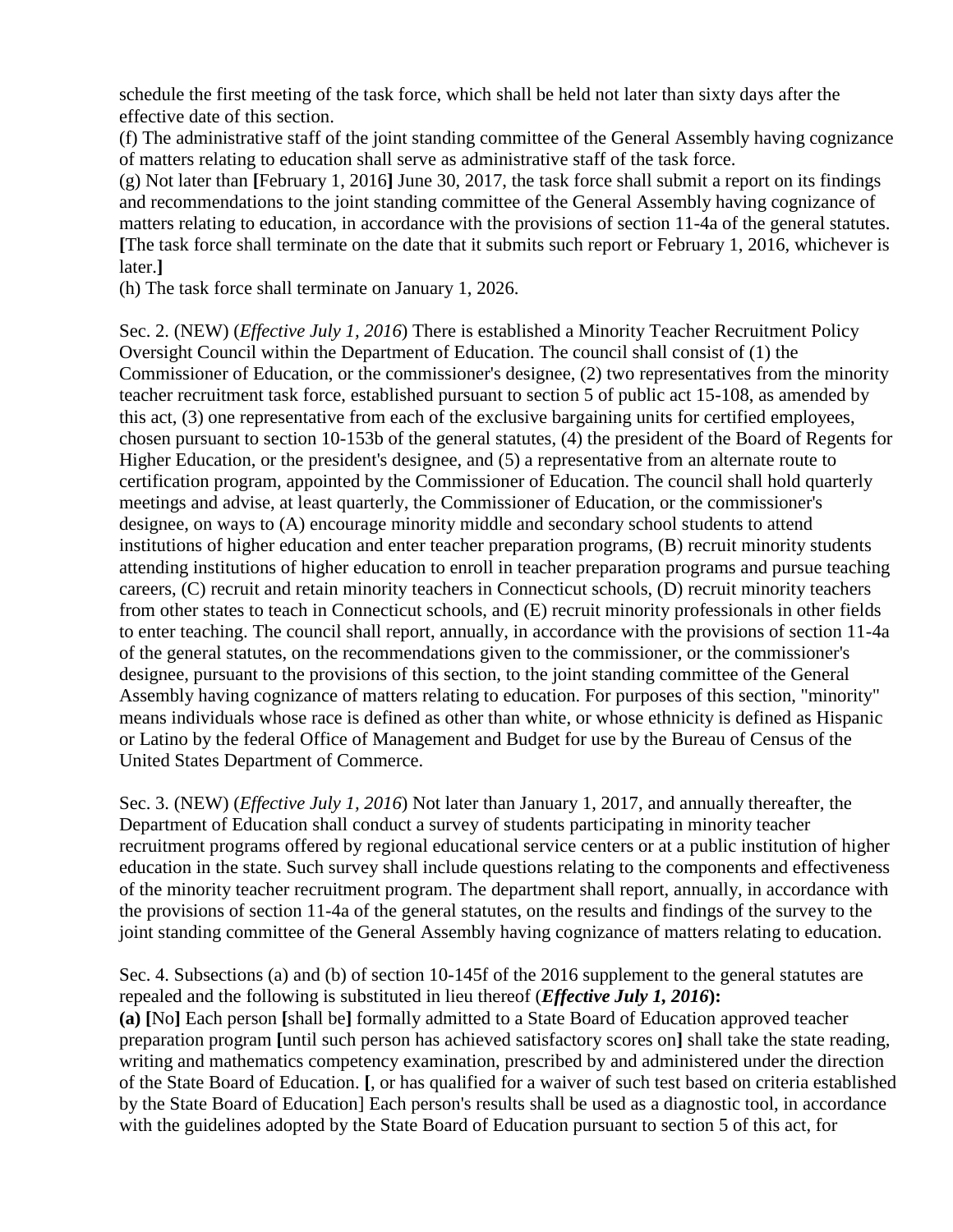purposes of providing any necessary remedial instruction to such person while he or she is enrolled in such teacher preparation program.

(b) (1) Any person who does not hold a valid certificate pursuant to section 10-145b, as amended by this act, shall **[**(A) achieve satisfactory scores on the state reading, writing and mathematics competency examination prescribed by and administered under the direction of the State Board of Education, or qualify for a waiver of such test based on criteria approved by the State Board of Education, and (B)**]** achieve a satisfactory evaluation on the appropriate State Board of Education approved subject area assessment in order to be eligible for a certificate pursuant to said section unless such assessment has not been approved by the State Board of Education at the time of application, in which case the applicant shall not be denied a certificate solely because of the lack of an evaluation on such assessment. **[**A person who holds a valid school administrator certificate in another state that is at least equivalent to an initial educator certificate, pursuant to section 10-145b, as determined by the State Board of Education, and has successfully completed three years of experience as a school administrator in a public school in another state or in a nonpublic school approved by the appropriate state board of education during the ten-year period prior to the date of application for a certificate in a school administration endorsement area shall not be required to meet the state reading, writing and mathematics competency examination.**]** 

(2) Any person applying for an additional certification endorsement shall achieve a satisfactory evaluation on the appropriate State Board of Education approved subject area assessment in order to be eligible for such additional endorsement, unless such assessment has not been approved by the State Board of Education at the time of application, in which case the applicant shall not be denied the additional endorsement solely because of the lack of an evaluation on such assessment. (3) On and after July 1, 1992, any teacher who held a valid teaching certificate but whose certificate lapsed and who had completed all requirements for the issuance of a new certificate pursuant to section 10-145b, except for filing an application for such certificate, prior to the date on which the lapse occurred, may file, within one year of the date on which the lapse occurred, an application with the Commissioner of Education for the issuance of such certificate. Upon the filing of such an application, the commissioner may grant such certificate and such certificate shall be retroactive to the date on which the lapse occurred, provided the commissioner finds that the lapse of the certificate occurred as a result of a hardship or extenuating circumstances beyond the control of the applicant. If such teacher has attained tenure and is reemployed by the same board of education in any equivalent unfilled position for which the person is qualified as a result of the issuance of a certificate pursuant to this subdivision, the lapse period shall not constitute a break in employment for such person reemployed and shall be used for the purpose of calculating continuous employment pursuant to section 10-151. If such teacher has not attained tenure, the time unemployed due to the lapse of a certificate shall not be counted toward tenure, except that if such teacher is reemployed by the same board of education as a result of the issuance of a certificate pursuant to this subdivision, such teacher may count the previous continuous employment immediately prior to the lapse towards tenure. Using information provided by the Teachers' Retirement Board, the Department of Education shall annually notify each local or regional board of education of the name of each teacher employed by such board of education whose provisional certificate will expire during the period of twelve months following such notice. Upon receipt of such notice the superintendent of each local and regional board of education shall notify each such teacher in writing, at such teacher's last known address, that the teacher's provisional certificate will expire.

(4) Notwithstanding the provisions of this subsection to the contrary, to be eligible for a certificate to teach subjects for which a bachelor's degree is not required, any applicant who is otherwise eligible for certification in such endorsement areas shall be entitled to a certificate without having met the requirements of the competency examination and subject area assessment pursuant to this subsection for a period not to exceed two years, except that for a certificate to teach skilled trades or trade-related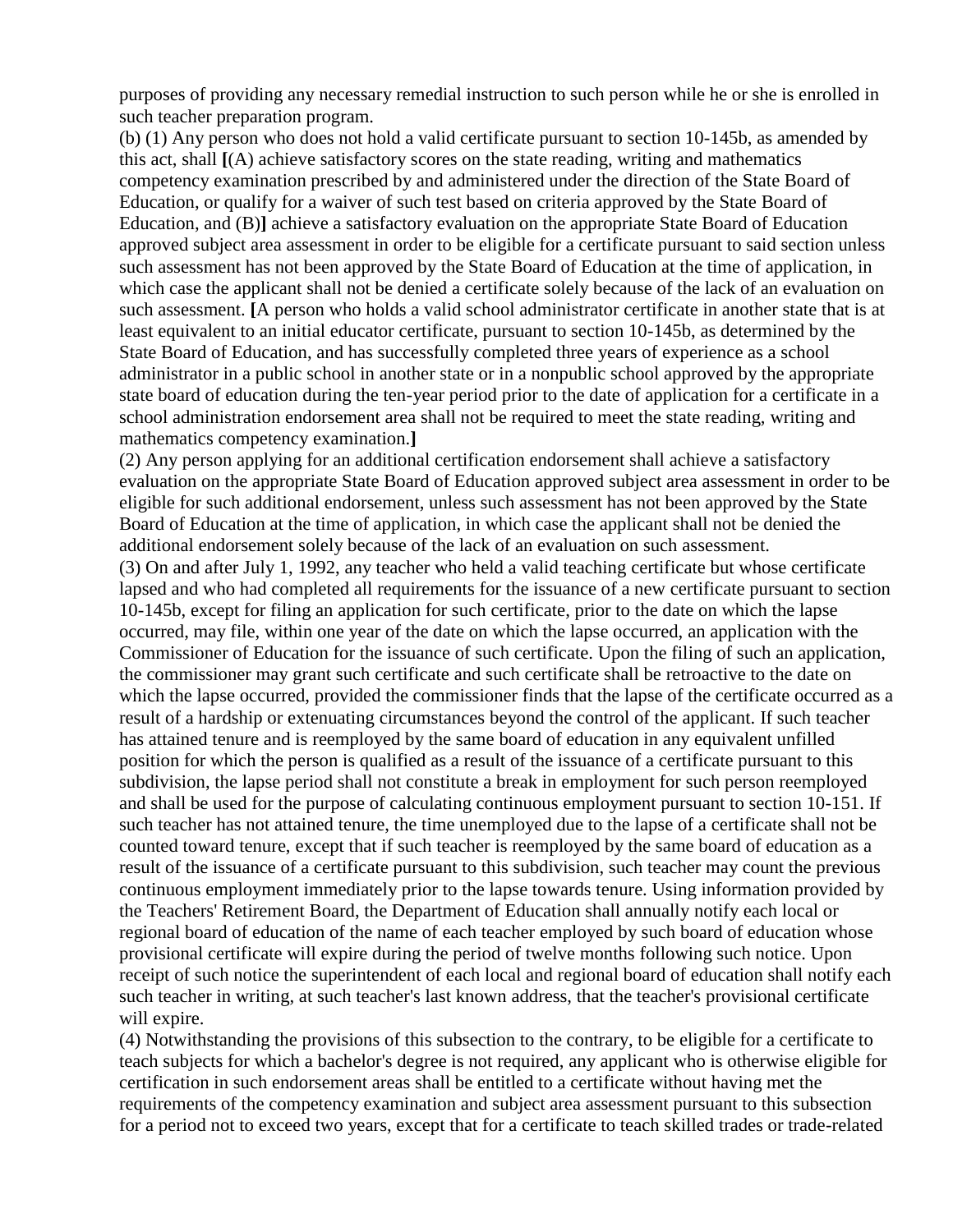or occupational subjects, the commissioner may waive the requirement that the applicant take the competency examination. The commissioner may, upon the showing of good cause, extend the certificate.

(5) On and after July 1, 2011, any person applying for a certification in the endorsement area of elementary education shall achieve a satisfactory evaluation on the appropriate State Board of Education approved mathematics assessment in order to be eligible for such elementary education endorsement.

Sec. 5. (*Effective from passage*) Not later than January 1, 2017, the State Board of Education shall adopt guidelines relating to the use of scores on the state reading, writing and mathematics competency examination, prescribed by and administered under the direction of the State Board of Education pursuant to subsection (a) of section 10-145f of the general statutes, as amended by this act. Such guidelines shall establish standards for using such scores as a diagnostic tool for the purpose of providing any remedial instruction in areas identified by such scores to students enrolled in a State Board of Education approved teacher preparation program. The state board may revise and update such guidelines as necessary.

Sec. 6. (NEW) (*Effective July 1, 2016*) Not later than July 1, 2017, and annually thereafter, the Department of Education shall submit a report using results-based accountability measures to assess the effectiveness of minority teacher recruitment programs in the state to the joint standing committees of the General Assembly having cognizance of matters relating to education and appropriations, in accordance with the provisions of section 11-4a of the general statutes. Such minority teacher recruitment programs shall include, but not be limited to, any program administered by a regional educational service center pursuant to section 10-155*l* of the general statutes, and the minority teacher incentive program administered by the Office of Higher Education pursuant to section 10a-168a of the general statutes.

Sec. 7. (NEW) (*Effective July 1, 2016*) (a) For purposes of this section, "school support staff" means any person employed by a local or regional board of education as a board certified behavior analyst or board certified assistant behavior analyst, as such terms are defined in section 20-185i of the general statutes, athletic coach, as defined in section 10-149d of the general statutes, or school paraprofessional. (b) The Department of Education shall review and approve proposals for alternate route to certification programs for persons employed as school support staff. In order to be approved, a proposal shall provide that the alternate route to certification program (1) be provided by a public or independent institution of higher education, a local or regional board of education, a regional educational service center or a private, nonprofit teacher or administrator training organization approved by the State Board of Education; (2) accept only those participants who (A) hold a bachelor's degree from an institution of higher education accredited by the Board of Regents for Higher Education or the Office of Higher Education or regionally accredited, (B) have been employed as school support staff by a local or regional board of education for at least forty school months, and (C) are recommended by the immediate supervisor or district administrator of such person on the basis of such person's performance; (3) require each participant to complete a one-year residency that requires such person to serve (A) in a position requiring professional certification, and (B) in a full-time position for ten school months at a local or regional board of education in the state under the supervision of (i) a certified administrator or teacher, and (ii) a supervisor from an institution or organization described in subdivision (1) of this subsection; and (4) meet such other criteria as the department requires.

(c) Notwithstanding the provisions of subsection (d) of section 10-145b of the general statutes, on and after July 1, 2016, the State Board of Education, upon receipt of a proper application, shall issue an initial educator certificate, which shall be valid for three years, to any person who (1) successfully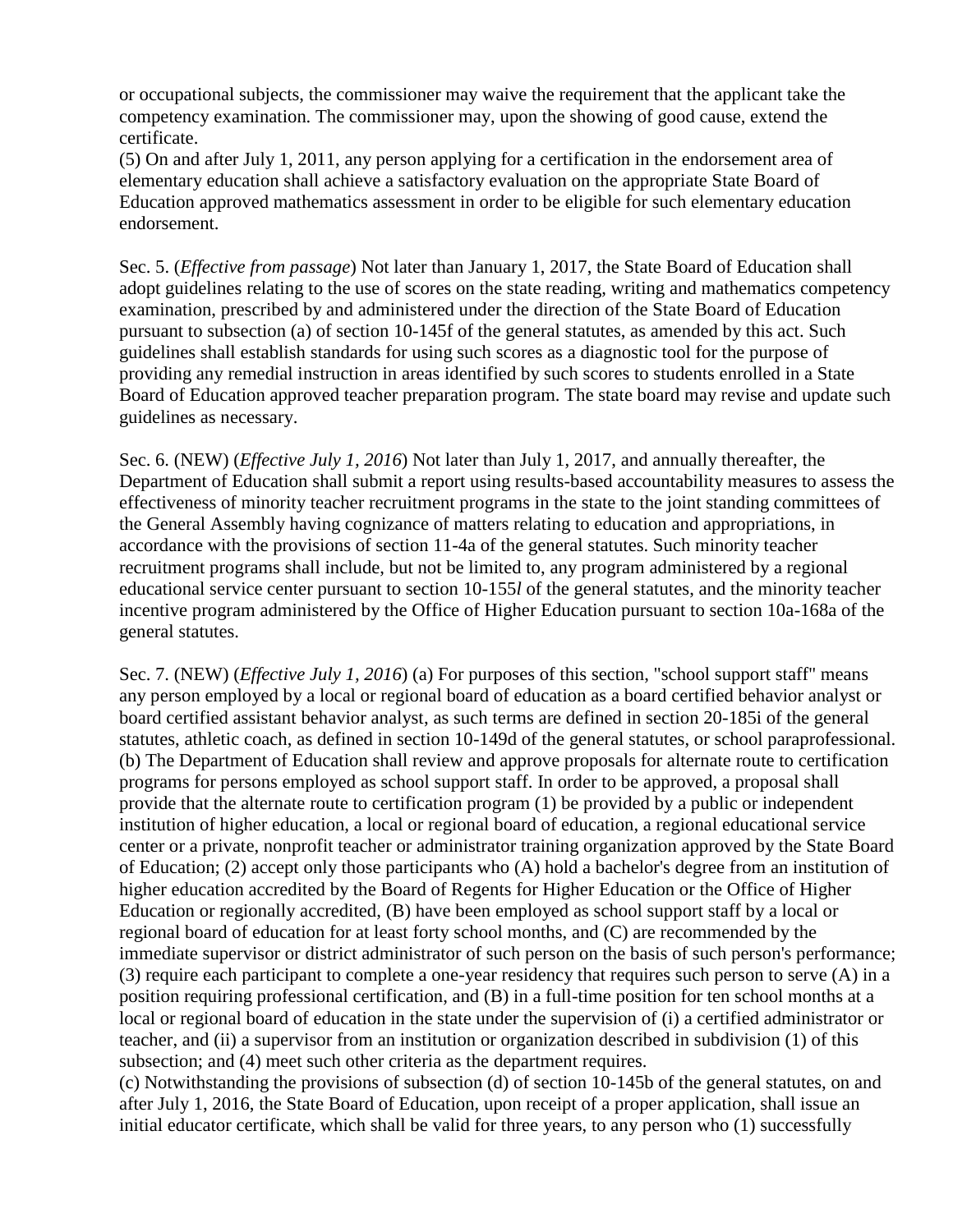completed the alternate route to certification program under this section, and (2) meets the requirements established in subsection (b) of section 10-145f of the general statutes, as amended by this act. (d) Notwithstanding any regulation adopted by the State Board of Education pursuant to section 10- 145b of the general statutes, as amended by this act, any person who successfully completed the alternate route to certification program under this section and was issued an initial educator certificate in the endorsement area of administration and supervision shall obtain a master's degree not later than five years after such person was issued such initial educator certificate. If such person does not obtain a master's degree in such time period, such person shall not be eligible for a professional educator certificate.

Sec. 8. Subdivision (3) of subsection (h) of section 10-145b of the 2016 supplement to the general statutes is repealed and the following is substituted in lieu thereof (*Effective July 1, 2016*): (3) Except as otherwise provided in section 10-146c, upon receipt of a proper application, the State Board of Education shall issue to a teacher from another state, territory or possession of the United States or the District of Columbia or the Commonwealth of Puerto Rico who (A) [is nationally board certified by an organization deemed appropriate by the Commissioner of Education to issue such certifications, (B)] has taught in another state, territory or possession of the United States or the District of Columbia or the Commonwealth of Puerto Rico for a minimum of two years in the preceding ten years, [and (C) holds a master's degree in an appropriate subject matter area, as determined by the State Board of Education, related to such teacher's certification endorsement area, a professional] (B) has received at least two satisfactory performance evaluations while teaching in such other state, territory or possession of the United States or the District of Columbia or the Commonwealth of Puerto Rico, and (C) has fulfilled post-preparation assessments as approved by the commissioner, a provisional educator certificate with the appropriate endorsement, subject to the provisions of subsection (i) of this section relating to denial of applications for certification. [Applicants who have] An applicant who has taught under an appropriate certificate issued by another state, territory or possession of the United States or the District of Columbia or the Commonwealth of Puerto Rico for two or more years shall be exempt from completing the beginning educator program based upon such teaching experience upon a showing of effectiveness as a teacher, as determined by the State Board of Education, which may include, but need not be limited to, a demonstrated record of improving student achievement. An applicant who has successfully completed a teacher preparation program or an alternate route to certification program in another state, territory or possession of the United States or the District of Columbia or the Commonwealth of Puerto Rico and holds an appropriate certificate issued by another state, territory or possession of the United States or the District of Columbia or the Commonwealth of Puerto Rico shall not be required to complete a course of study in special education, pursuant to subsection (d) of this section. An applicant with two or more years of teaching experience in this state at a nonpublic school, approved by the State Board of Education, in the past ten years shall be exempt from completing the beginning educator program based upon such teaching experience upon a showing of effectiveness as a teacher, as determined by the State Board of Education, which may include, but need not be limited to, a demonstrated record of improving student achievement.

Sec. 9. Section 10-146c of the 2016 supplement to the general statutes is repealed and the following is substituted in lieu thereof (*Effective July 1, 2016*):

(a) As used in this section:

(1) "State" means a state of the United States, the District of Columbia, the Commonwealth of Puerto Rico or territories or possessions of the United States; and

(2) "Educator preparation program" means a program designed to qualify an individual for professional certification as an educator provided by institutions of higher education or other providers, including, but not limited to, an alternate route to certification program.